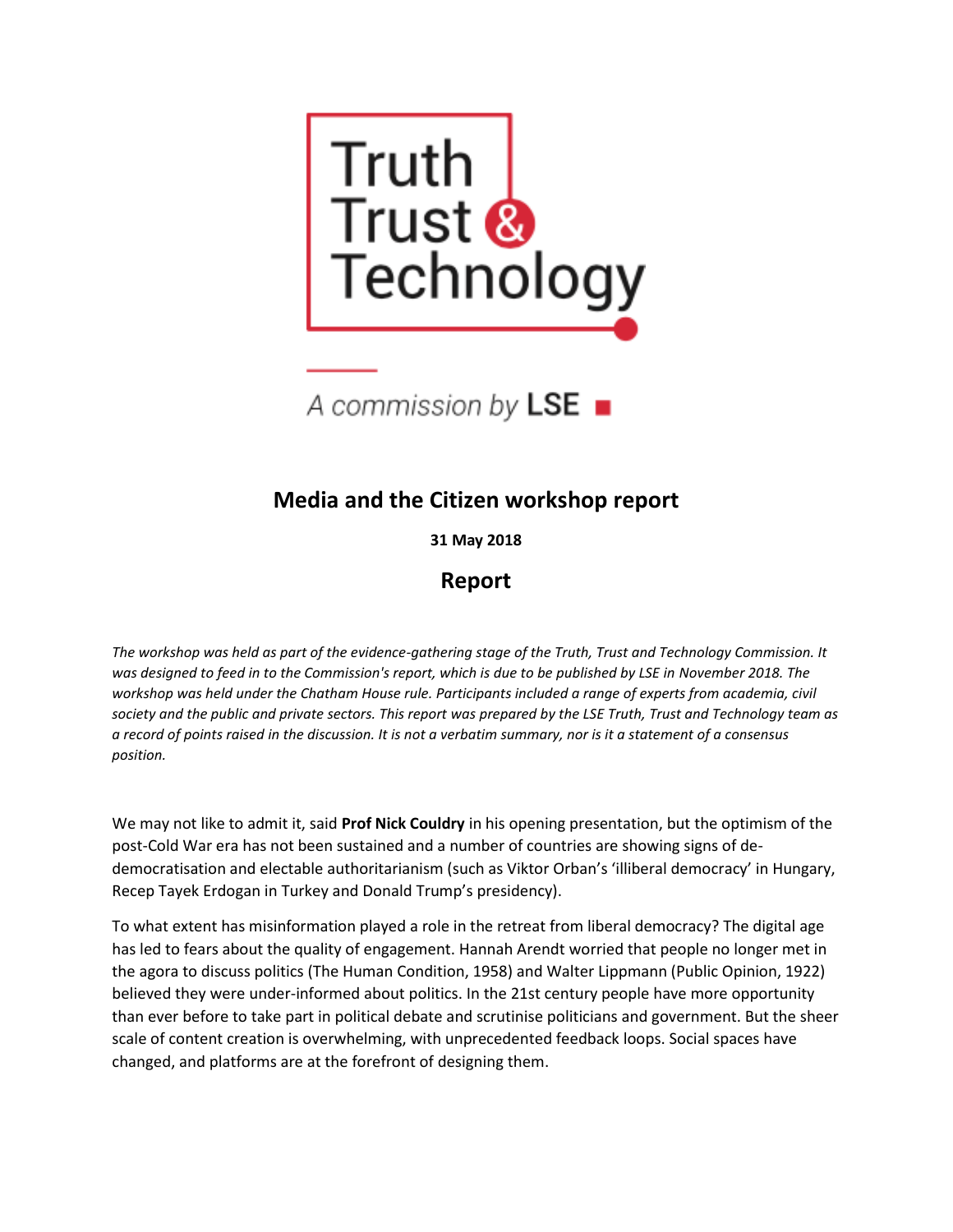At the same time, societies are becoming more unequal and polarised. In the UK, for example, Leave and Remain voters have hardened their respective stances since the vote (Hobolt, Leeper and Tilley, [Emerging Brexit identities,](http://ukandeu.ac.uk/wp-content/uploads/2018/01/Public-Opinion.pdf) 2018). In 'The Public and its Problems' (1927) John Dewey argued that democracy is undermined when the public forms antagonistic sects and fails to communicate a 'shared experience' of democratic society.

Citizens need to be able to speak, but also to be listened to - and not just during campaigns. Robert Dahl's concepts of personal autonomy and of time and rhythm (the need for sustained engagement outside election periods) are important in this context (Democracy and its Critics, 1989).

How do we educate citizens for democracy? **Prof Sonia Livingstone** began her presentation by referring to [UNESCO's definition](http://www.unesco.org/new/fileadmin/MULTIMEDIA/HQ/CI/CI/pdf/Events/mil_five_laws_english.png) of media literacy, which is a skill learned through active participation in media (and consequently suffers from a knowledge gap, with those who are already skilled easier to reach). It depends on legibility and transparency, both of which are even more difficult to achieve in the digital environment. Platforms have (often unwillingly) taken on a mediating role for which they are illprepared and unfit.

Media literacy is neither compulsory nor a priority in schools or education policy: it is crowded out by other subjects regarded as more important or prestigious. But it should not be regarded as the responsibility of educators alone, particularly since the media and digital landscape changes so rapidly.

A participant noted that at the European level, the media literacy requirement in the Audiovisual Media [Services Directive](https://ec.europa.eu/digital-single-market/en/audiovisual-media-services-directive-avmsd) has been 'beefed up' (though the final text has not yet been signed off at the time of writing) and a [Council of Europe global task force](https://rm.coe.int/the-media-literacy-task-force-short-report/168077da09) is tackling the subject.

Prof Livingstone observed that good media literacy practice is rarely evaluated or shared, but cited the BBC's video clips explaining how Blue Planet was filmed as an example of how media outlets can shed light to audiences on their decision-making and editing processes.

**Matty Edwards**, a reporter at the crowdfunded newspaper [The Bristol Cable,](https://thebristolcable.org/) explained its innovative approach to running investigative local journalism. The Cable, which was inspired by De Correspondent's model, is owned by around 2,000 people who each pay a minimum of £2 per month and set the editorial direction at the AGM. It employs five journalists and produces a quarterly newspaper with a 35,000 print run and daily articles on its website.

The Cable aims to produce empowering 'slow news', 'the kind of content only working-class Bristolians could do' and create a 'less hierarchical, white and middle-class' journalist-reader relationship. It also helps train reporters.

#### **Some noteworthy initiatives**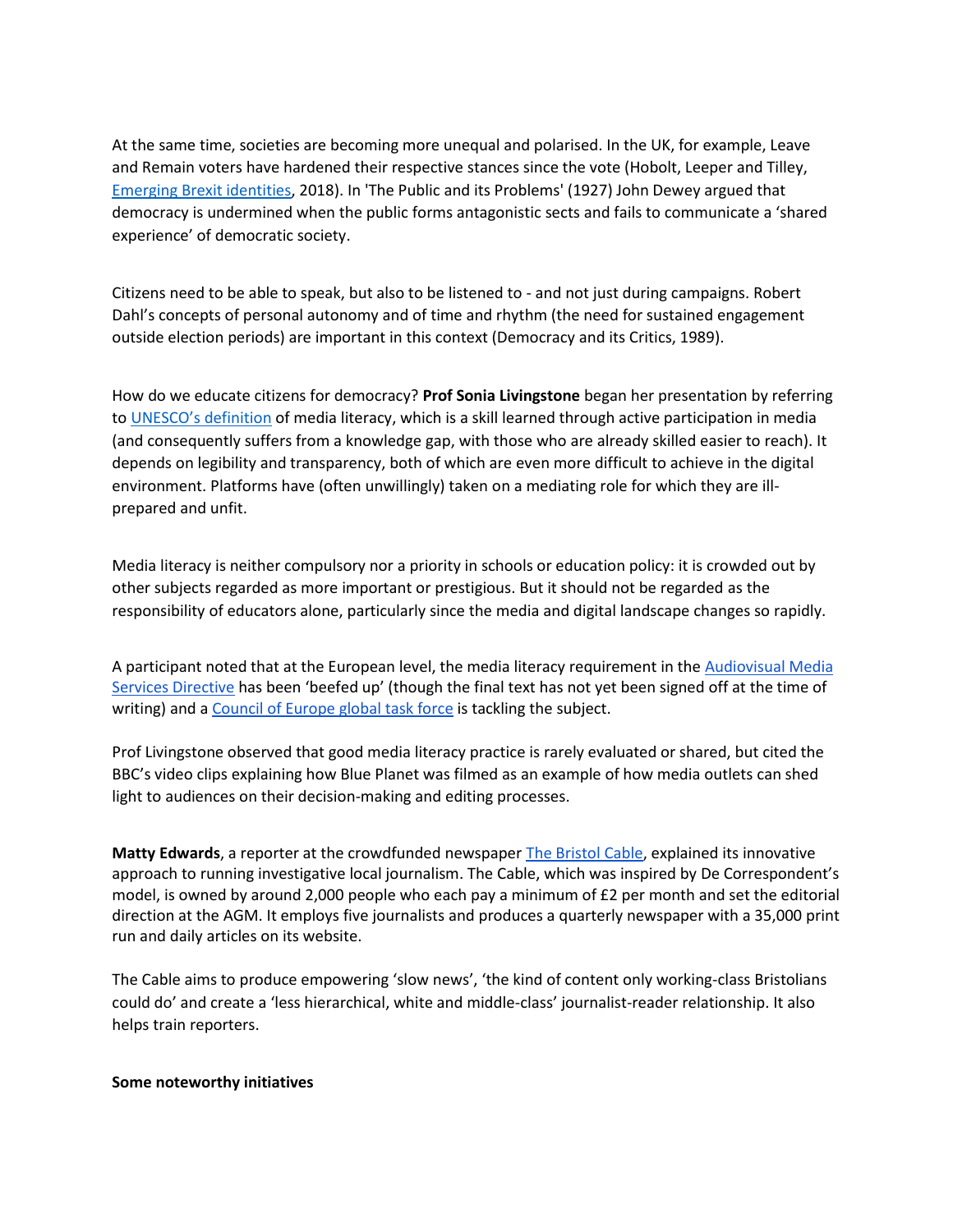Several efforts to promote media literacy by platforms, media and the government were discussed during the workshop. They included:

#### **Facebook groups**

One of Facebook's aims is to foster commonality and non-polarising debate through its Groups - "the more we can do to find cross-cutting communities, the better". A group for London dachshund owners was mentioned as an example of a place whose members had managed to disagree about Brexit in a non-confrontational way. Bigger groups may eventually be able to challenge political and societal norms: one closed group for Nigerian women, founded by a woman of Nigerian origin living in the US, has more than a million members.

Participants disagreed about whether such groups represented a safe space in which majority groups could gain the confidence to play a greater role in mainstream public life, or whether they were absolving national governments of their duty to empower their citizens - and liable to be driven by stereotypical western notions of what their participants 'need'. Do such groups amplify existing inequalities? "[When] you give equal space to the prime minister of India and to a woman fighting against hate speech and murder [of Muslims in India], this notion that everything will just balance itself out means that the structural inequalities that existed offline have come online and in some cases have been exaggerated," said one participant.

#### **Facebook**: **Why am I seeing this?**

Facebook's new tool allows users to see which of their personal characteristics have been involved in an advertiser's decision to target them. Its use as a literacy tool relies on an active and engaged user base.

## **The Broadcasting Authority of Ireland media literacy policy**

Launched in 2016, thi[s policy](http://www.bai.ie/en/download/131565/) was cited by a participant as a good example of collaboration between media, government, civil society and academia.it identifies three core competencies of media literacy and skill and success indicators. Practitioners are encouraged to pick the competencies that best match what they do.

#### **Responsibility for media literacy**

Platforms, the media, governments and individuals themselves are jointly responsible for enabling people to play a part in democratic life. The nature and extent of that responsibility varies. People may choose not to engage in political activity or to understand exactly how civil society and government function, but they still have a right to know where they can find trustworthy information.

#### **What responsibilities do platforms have towards their users?**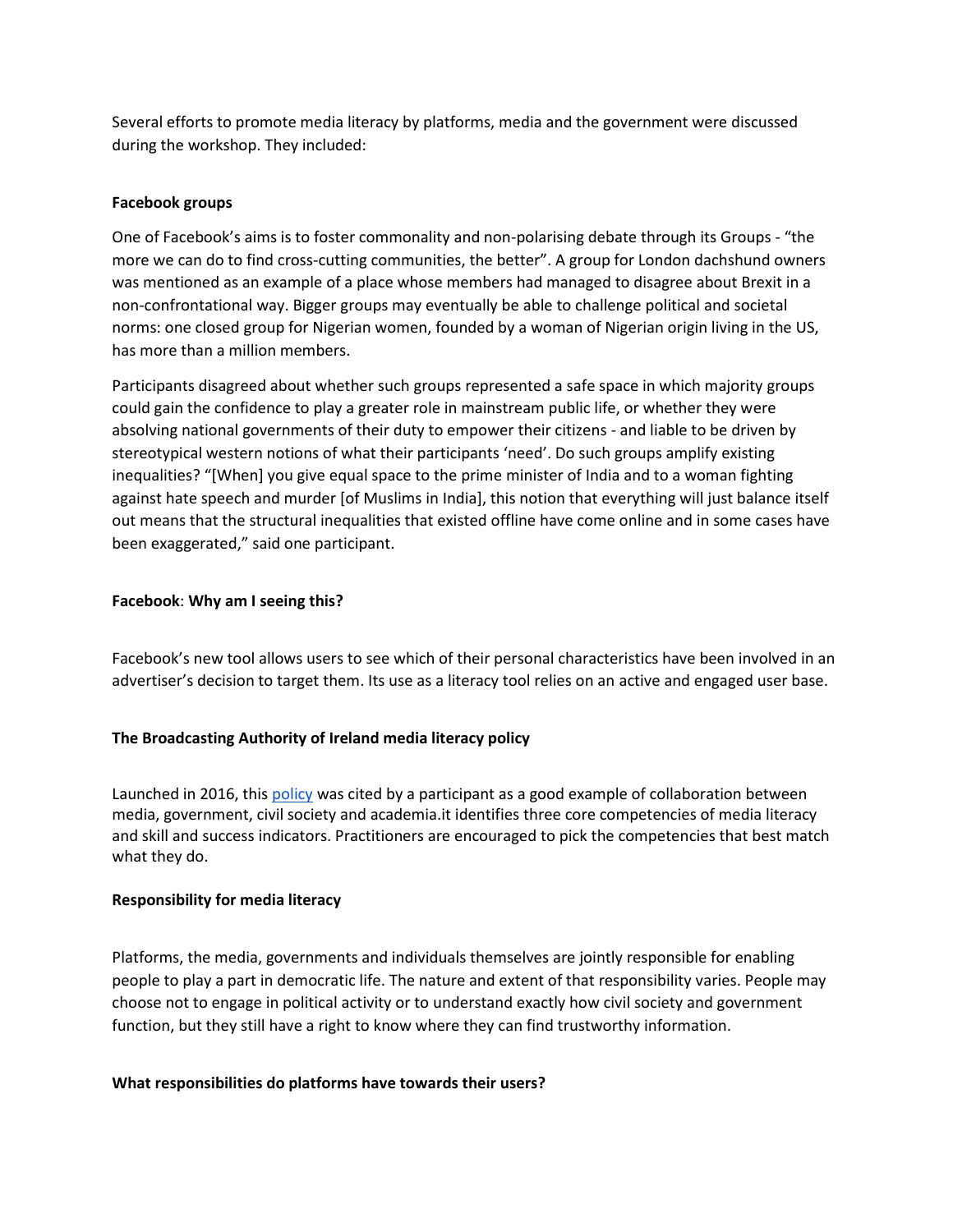Participants generally agreed that platforms have a duty of care towards their users, but the nature and extent of that duty - and whether it should be enshrined in new law or values-based - was contested. They noted

- 'Platforms are in the weird position of being asked to define what values they have to police, then police them, and then account for them,' said one attendee. In this respect Facebook shares some of the characteristics of a (very large) state, partly by virtue of how long its users spend there, but without democratic accountability for its governance decisions, nor transparency about how they (particularly algorithmic and takedown decisions) are made.
- The consumer-buyer paradigm is unsuitable for a participatory environment where people are taking political decisions. If Facebook is indeed more like a state, should citizens not participate in its governance?
- Some users are more vulnerable than others, and platforms heighten their vulnerability by exposing them to potential abuse (for example, female public intellectuals in India).
- If platforms are not simply enablers (allowing people to share content), then they will take on a patrician role by shepherding users to 'good', 'better' or 'balanced' content, or making it harder for them to encounter misinformation. (Twitter's blue ticks and Facebook's now abandoned 'fake news flags' are examples.) But how can they establish enough trust and credibility to do this effectively, given a large minority (40%) of users do not trust the terms and conditions to which they agree? How transparent should they be about efforts to educate their users?
- Should they encourage minorities who might otherwise not have come together to do so? Do platforms have a responsibility to empower as well as protect?
- Do they have a role in sustaining civility, rather than simply curbing hate speech?
- Smartphones are an intimate technology, carried everywhere and used to mediate personal relationships. Similarly, trust has a strong emotional component.
- Platforms have a particular responsibility towards older people, whose education did not prepare them for using social media. 'It should be at the forefront of the way these companies think,' said one attendee.
- Collaboration with other organisations is crucial in this area.
- Do they have a duty to disclose their work with governments? Facebook publishes an annual report detailing government requests.
- Differing national norms and laws make it particularly difficult to establish common expectations about free speech.
- Platforms may not be able to solve profound inequalities, but they should not perpetuate them through their own recruitment decisions. Facebook's top management, for instance, is maledominated.

# **What should schools be doing?**

 Teacher training is important: many teachers don't feel adequately prepared to talk about 'fake news' with pupils.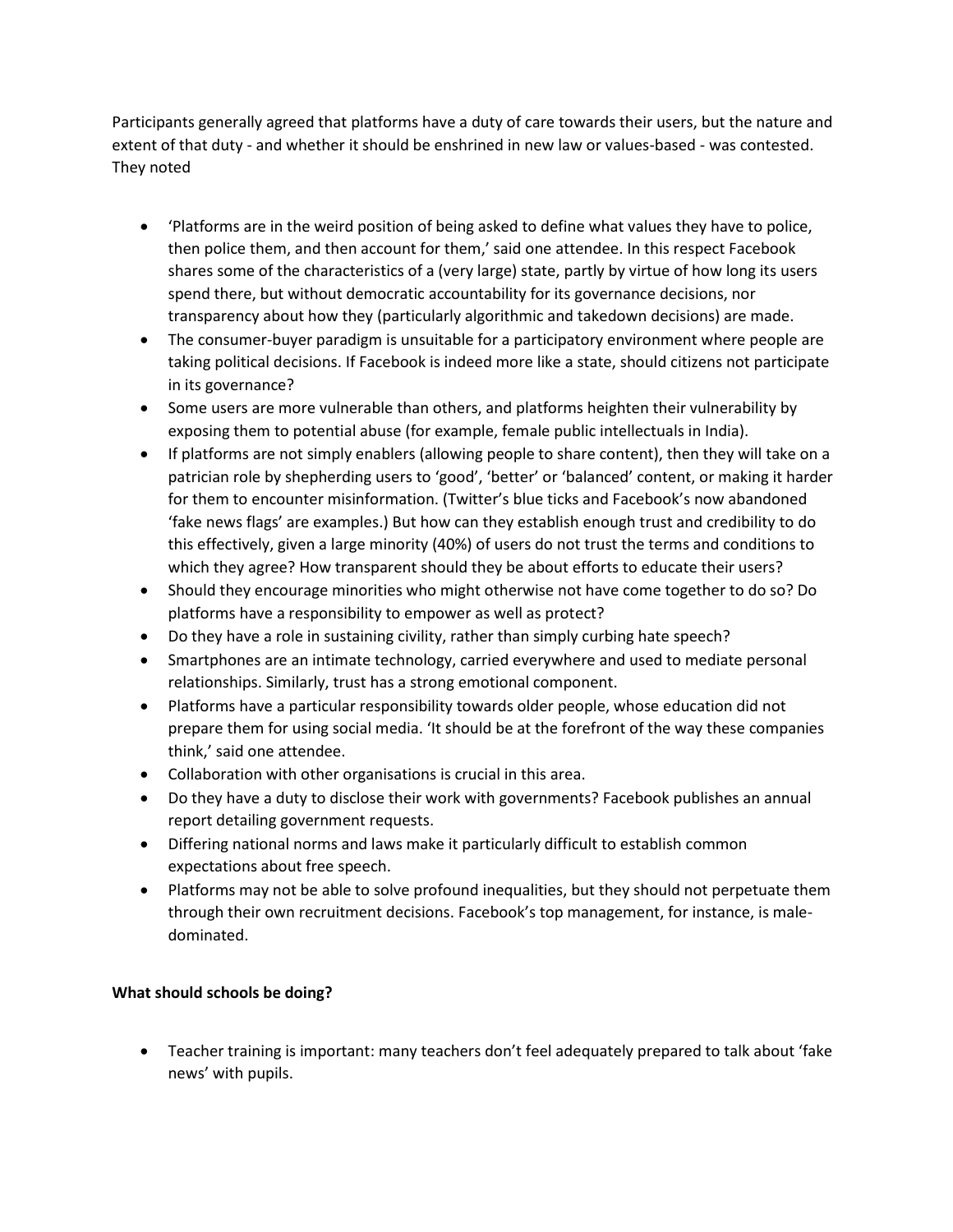- In terms of finding space for media literacy in the curriculum, citizenship which teaches people how to live in a mediated democracy - is a more appropriate vehicle than PSHE, which focuses on the personal.
- 'Tick-box' approaches to media literacy can be unhelpful. Critical literacy is a cross-curricular skill that should take in the media landscape, sources, the role of media in a democracy and freedom of speech.
- 'Critical thinking' implies a further set of skills and the ability to identify emotional manipulation and influence in different, non-media contexts. It may sometimes privilege personal responses at the expense of rigorously analysing arguments.
- Teaching critical skills alone risks leaving pupils routinely distrustful. They need to know which organisations **can** be trusted. In this context, the strengths of the BBC were noted: 'Attacks on the BBC weaken trust.' 'We don't notice the good things that are happening.'

Whil[e Ofcom evidence](https://www.ofcom.org.uk/research-and-data/media-literacy-research/adults/adults-media-use-and-attitudes) suggests people are becoming slightly more media literate, there is an evidence gap in this area. Is there a gap between what people understand and what we normatively think they ought to understand? In particular, a participant noted a decline in people's understanding of the biases of national newspapers.

#### **What is the media's responsibility?**

- While people's claims to want 'the facts' are not always reflected in their media consumption, it is the media's responsibility to show how those facts can be useful to them.
- The distinction between 'facts' and 'comment' is well-intentioned, but has it become counterproductive when people ignore the former in favour of the latter? When does analysis become comment? If the distinction is lost on many of the public, perhaps we should avoid it.
- Small-scale, participatory media is an exciting model, but given rising costs is it unsustainable without public subsidy?
- Many media are under great financial pressure, and overburdening them with duties will squeeze their margins further.
- Letting the audience see how content is made is a way of building transparency.
- Journalists do not always appreciate the emotional impact their content may have on its subjects, and can benefit from training in this regard.

## **Individual responsibility**

- Absolute freedom of expression is not desirable on social media. 'You should never be knowingly misleading someone,' said one participant. 'People need to be held to account for misleading others… We all need as citizens to take more responsibility for our actions.'
- Nonetheless, we should acknowledge that some people may simply not care about how platforms use their data. Others may not have the time, or prefer to get their news from one or two sources that share their political views. As a result theoretical knowledge may not lead to changes in behaviour.